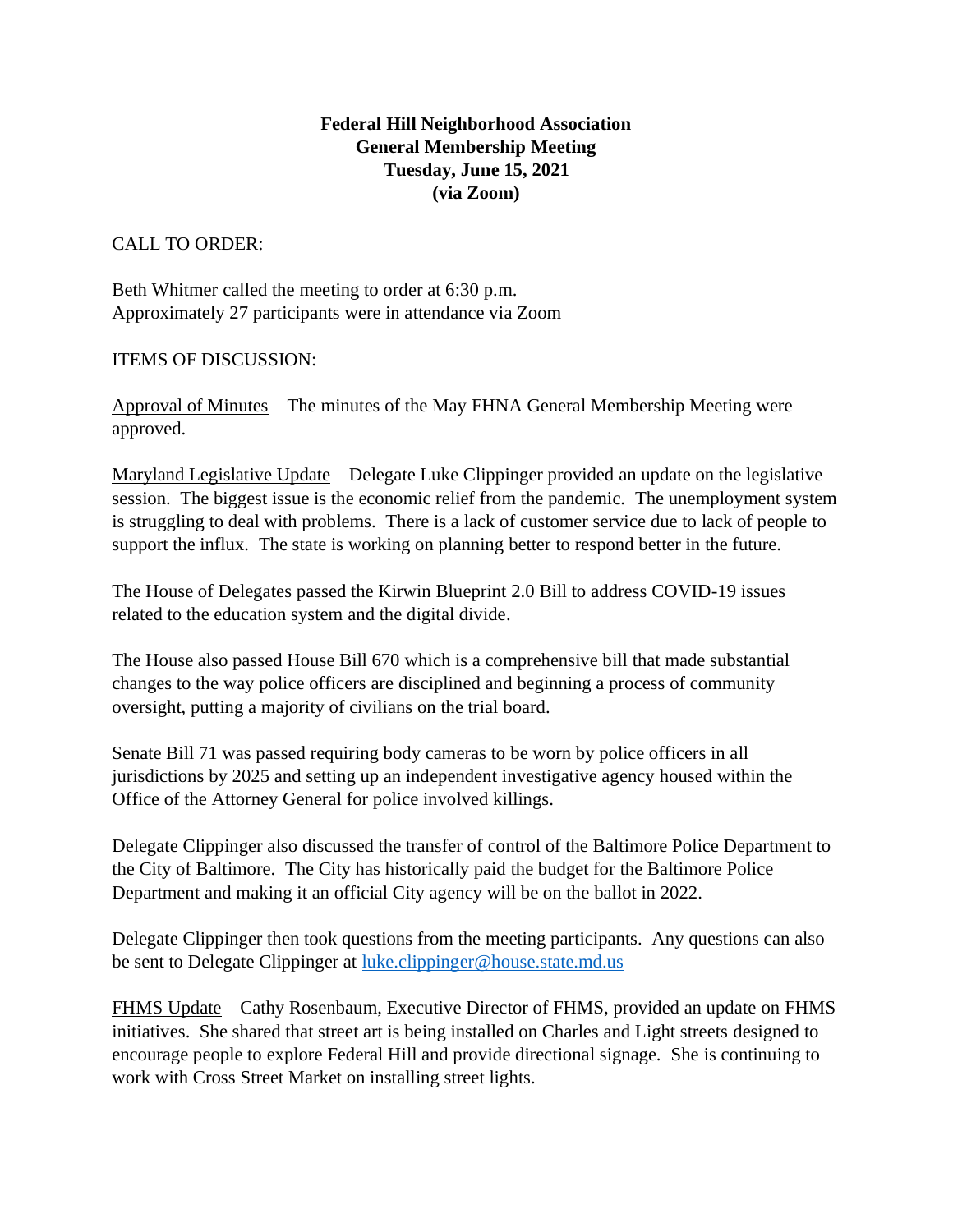FHMS has distributed all of the checks issued through the SERI grant. Federal Hill received \$274,530 in funds that directly support the businesses in Federal Hill. An independent grant committee determined the amounts granted to each applicant.

FHMS has welcomed new Board members including neighborhood associations to encourage working together to improve Federal Hill. The neighborhood association members are not voting members of the Board.

The outside dining permit has been extended to June 2022.

FHMS and FHNA are hosting a Mixology Event on June 28, 2021 at Mothers. Sign up at [www.FedHill.org/events](http://www.fedhill.org/events)

FHMS Board is working on strategic planning and will include all key stakeholders in developing a 3 to 5 year plan.

Public Safety Committee Update – Brad O'Brien shared that the neighborhood camera system has proven to be very helpful to the Baltimore Police Department. If you have a camera, please register it. You retain control of the camera and access to footage.

Through a joint effort, Danny the package thief was identified and arrested. By working with multiple neighborhood associations and creating peninsula-wide collaboration, crimes can be compiled and package thieves can be held accountable.

Speed bumps are to be installed on Warren Avenue in the beginning of July to stop speeding and reckless driving.

A lighting study was done on Battery Avenue (between Key Highway and Warren Avenue) to determine if the lighting is sufficient. It was determined that the lighting in the center of the street is sufficient, however it is not sufficient for pedestrians. The neighborhood needs to secure funding for additional lighting.

Sanitation Committee Update – Vincent Andrews shared that he met with the DPW and code enforcement for a status update on the issuance of recycling cans. New recycling cans are planned to be distributed to all residents. The issue is some neighbors have no place to store the cans so the Sanitation Committee is working on identifying solutions. They are trying to work with DPW to determine how to switch to smaller cans for those that can't accommodate the larger cans. Vincent is working with DPW to understand the plan and ensure it is communicated prior to the issuance of the cans.

Social Committee Update – Sheri Hunt encouraged neighbors to sign up for the Mixology Event on June 28th at Mothers.